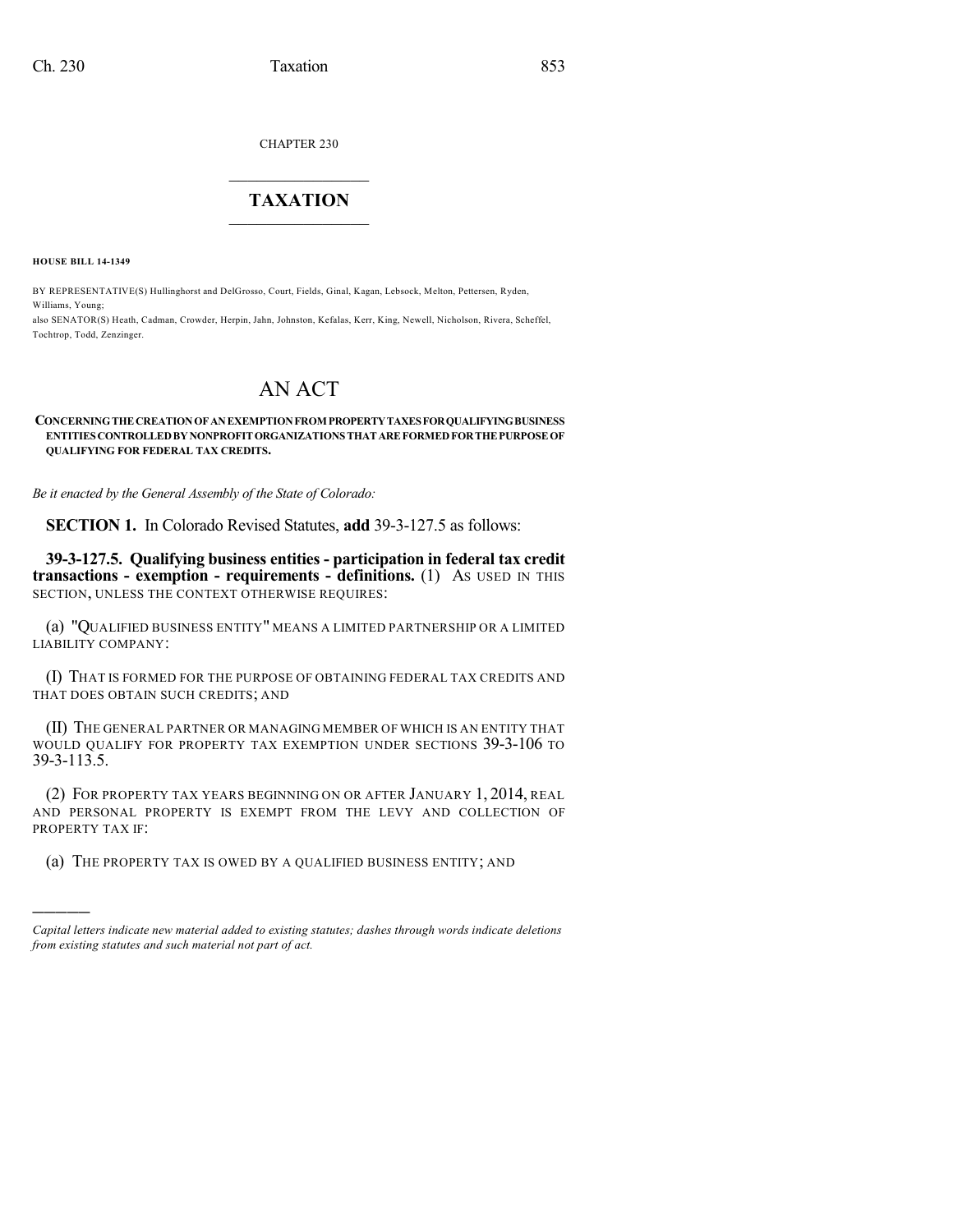(b) THE PROPERTY IS USED FOR THE PURPOSES DESCRIBED IN SECTIONS 39-3-106 TO 39-3-113.5 AND 39-3-116.

(3) IN ADDITION TO ANY OTHER REQUIREMENT SPECIFIED IN THIS SECTION, ANY EXEMPTION CLAIMED PURSUANT TO THE PROVISIONS OF THIS SECTION MUST ALSO COMPLY WITH SECTION 39-2-117.

**SECTION 2.** In Colorado Revised Statutes, 22-54-115, **amend** (1) (a) as follows:

**22-54-115. Distribution from state public schoolfund.** (1) No later than June 30 of each year, the state board shall determine the amount ofthe state'sshare of the district's total program for the budget year beginning on July 1, and the total thereof for all districts, which amount shall be payable in twelve approximately equal monthly payments during such budget year; except that:

(a) Such payments shall be adjusted following the certification of pupil enrollments AND the certification of valuations for assessment to the state board pursuant to section 22-54-112 (1) and (2); and the certification of any payments in lieu of taxes received by school districts pursuant to section 39-3-114.5, C.R.S.;

**SECTION 3.** In Colorado Revised Statutes, 22-54.5-408, **amend** (1) (a) (I) as follows:

**22-54.5-408. Distribution from state public school fund.** (1) (a) No later than June 30 of each year, the state board shall determine the amount of the state share of each district's total program and the amount of investment moneys for each district for the budget year beginning on July 1, and the total for all districts. The amount for each district is payable from the state public school fund in twelve approximately equal monthly payments during the budget year; except that:

(I) The department shall adjust the payments following the certification of valuations for assessment to the state board pursuant to section  $22-54.5-404$ ; and the certification of any payments in lieu of taxes received by districts pursuant to section 39-3-114.5, C.R.S.;

**SECTION 4.** In Colorado Revised Statutes, 39-1-102, **amend** (8.5) as follows:

**39-1-102. Definitions.** As used in articles 1 to 13 of this title, unless the context otherwise requires:

(8.5) "Not for private gain or corporate profit" means the ownership and use of property whereby no person with any connection to the owner thereofshall receive any pecuniary benefit except for reasonable compensation for services rendered and any excessincome over expenses derived from the operation or use of the property and all proceeds from the sale of the property of the owner shall be devoted to the furthering of any exempt purpose. Property ownership shall be deemed to have met the requirements of this subsection (8.5) if:

(a) The property is owned by a nonprofit corporation or association whose